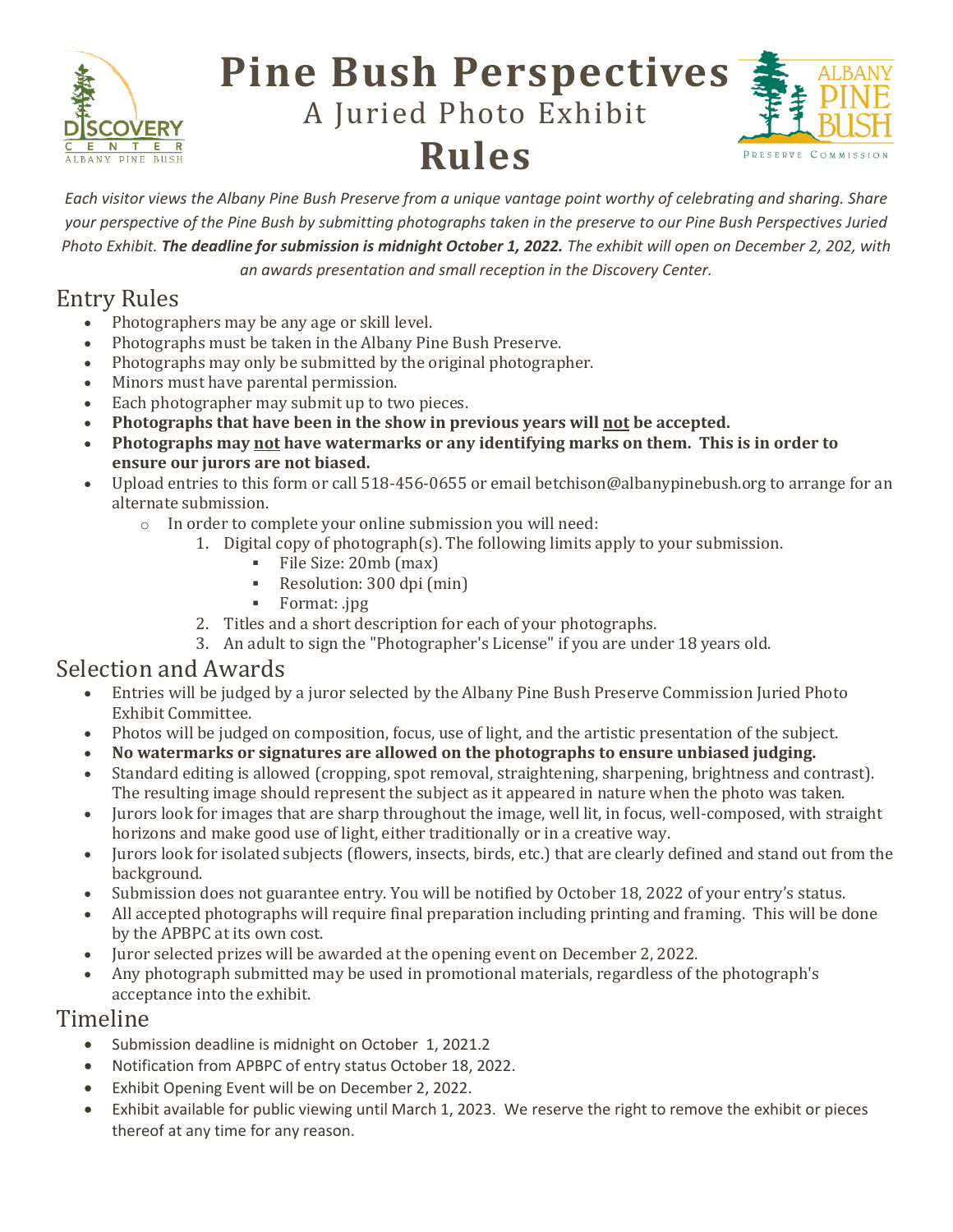-------This page left intentionally blank.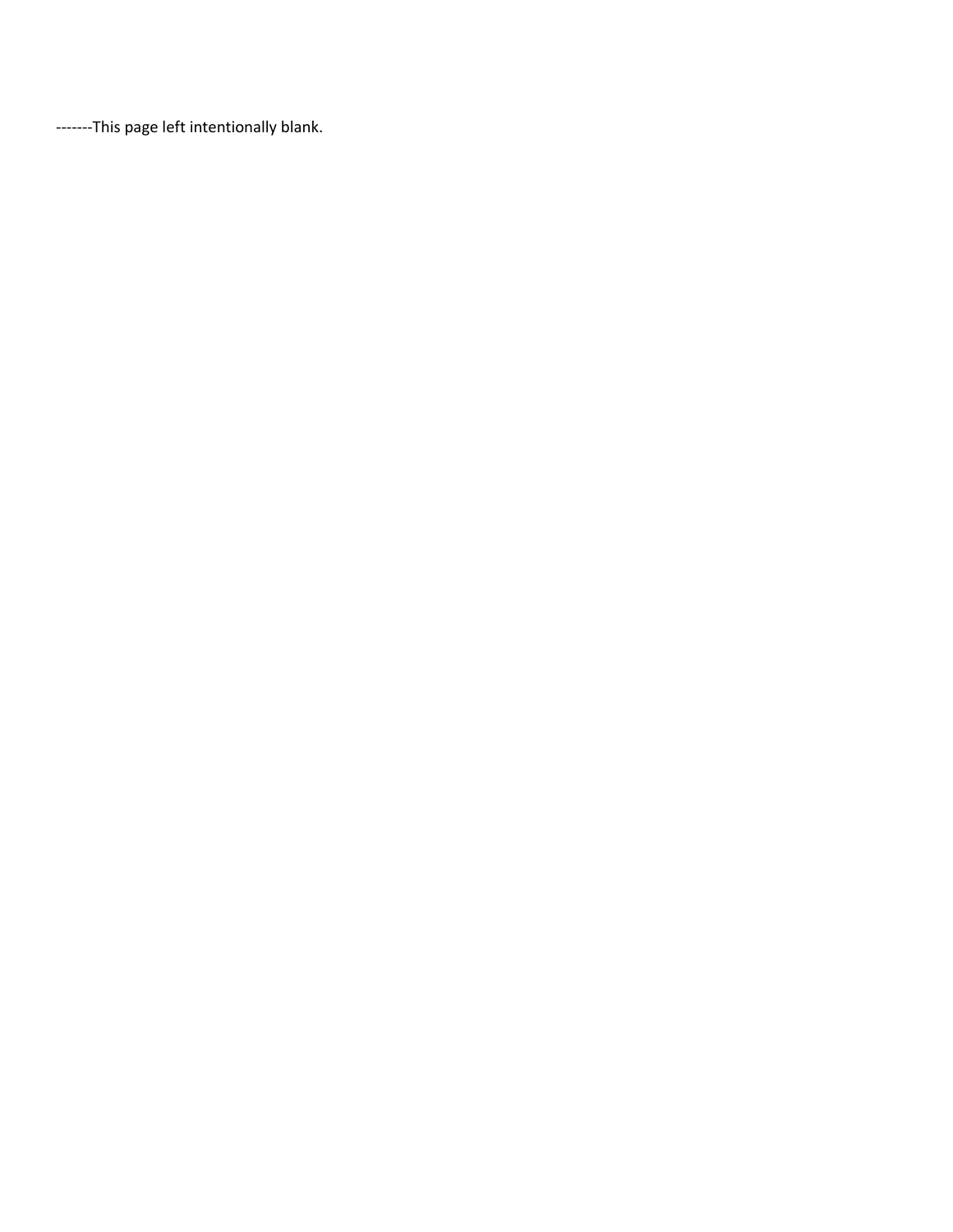

## **Pine Bush Perspectives** A Juried Photo Exhibit **Entry Form**



#### Photographer Information

| <b>Name</b>    | <b>Date</b>            |  |
|----------------|------------------------|--|
| <b>Address</b> | City, State, Zip       |  |
| Phone          | E-mail                 |  |
| Are you a      | How did you hear about |  |
| pine bush      | the exhibit?           |  |
| employee       |                        |  |
| or             |                        |  |
| volunteer?     |                        |  |
| Are you        | Name of guardian (if   |  |
| under 18?      | under 18)              |  |

#### Entry 1

| $\blacksquare$                                                                                  |  |
|-------------------------------------------------------------------------------------------------|--|
| Title of photograph                                                                             |  |
| Description of photograph                                                                       |  |
| Location where photograph was taken (photos must be<br>taken in the Albany Pine Bush Preserve)  |  |
| If this photograph has people in it, have you attached a<br>photo release form for each person? |  |

## Entry 2 **Title of photograph Description of photograph Location where photograph was taken (photos must be taken in the Albany Pine Bush Preserve) If this photograph has people in it, have you attached a photo release form for each person?**